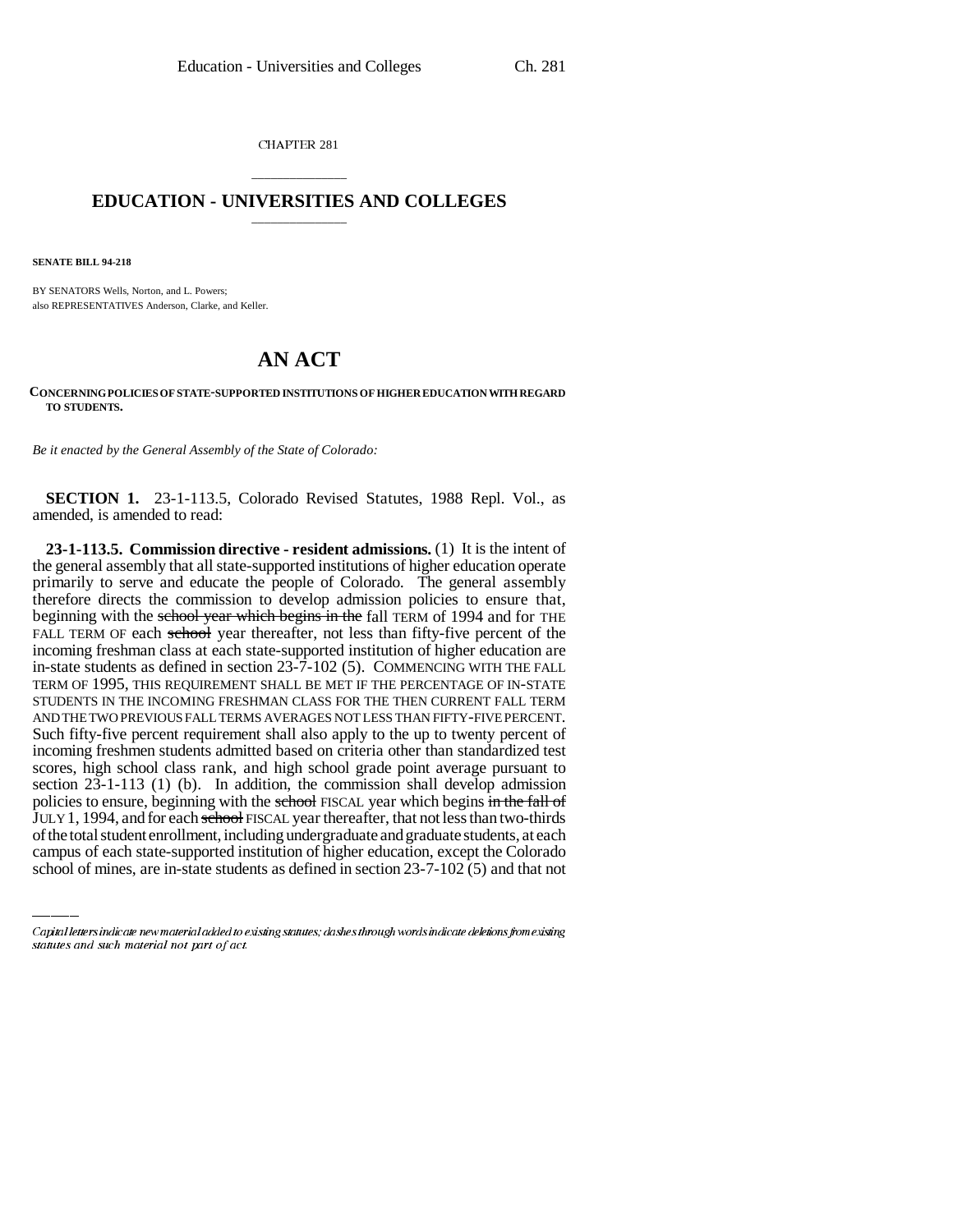less than sixty percent of the total student enrollment, including undergraduate and graduate students, at the Colorado school of mines are in-state students as defined in section 23-7-102 (5). THIS REQUIREMENT SHALL BE MET IF, COMMENCING WITH THE FISCAL YEAR THAT BEGINS JULY 1, 1995, THE FRACTION OF IN-STATE STUDENTS, AS DEFINED IN SECTION 23-7-102 (5), ENROLLED AT EACH STATE-SUPPORTED INSTITUTION OF HIGHER EDUCATION, EXCEPT THE COLORADO SCHOOL OF MINES, AVERAGES NOT LESS THAN TWO-THIRDS OF THE TOTAL FISCAL YEAR STUDENT ENROLLMENT FOR THE THEN CURRENT FISCAL YEAR PLUS THE TWO PREVIOUS FISCAL YEARS. FOR THE COLORADO SCHOOL OF MINES THIS FRACTION OF IN-STATE STUDENTS SHALL BE NOT LESS THAN THREE-FIFTHS. Such policies shall be implemented no later than July 1, 1994. The commission shall report to the general assembly on or before January 1, 1995, the policies it has established pursuant to this section.

(2) (a) THE PROVISIONS OF SUBSECTION (1) OF THIS SECTION REGARDING THE FRACTION OF STUDENTS WHO ARE IN-STATE STUDENTS ATTENDING THE COLORADO SCHOOL OF MINES SHALL ALSO APPLY TO WESTERN STATE COLLEGE.

(b) THIS SUBSECTION (2) IS REPEALED, EFFECTIVE JULY 1, 1997.

(3) THE PROVISIONS OF SUBSECTION (1) OF THIS SECTION REGARDING THE FRACTION OF STUDENTS WHO ARE IN-STATE STUDENTS AT INSTITUTIONS OF HIGHER EDUCATION DO NOT APPLY TO ANY NATIVE AMERICAN STUDENT WHO ATTENDS FORT LEWIS COLLEGE. THE CALCULATION OF THE FRACTION OF STUDENTS AT FORT LEWIS COLLEGE WHO ARE IN-STATE STUDENTS SHALL EXCLUDE ANY NATIVE AMERICAN STUDENT ATTENDING THE COLLEGE.

**SECTION 2.** 23-5-106, Colorado Revised Statutes, 1988 Repl. Vol., is amended to read:

**23-5-106. Authority of governing boards - general - health care insurance.** (1) The governing board of any state institution of higher education has the authority to promulgate rules and regulations for the safety and welfare of students, employees, and property, to promulgate rules and regulations necessary for the governance of the respective institutions, and to promulgate rules and regulations deemed necessary to carry out the provisions of sections 23-5-106 to 23-5-110. WESTERN STATE COLLEGE SHALL NOT REFUSE TO ADMIT ANY COLORADO RESIDENT QUALIFIED IN ACCORDANCE WITH APPLICABLE COLORADO COMMISSION ON HIGHER EDUCATION ADMISSION STANDARDS.

(2) (a) THE GOVERNING BOARD OF ANY INSTITUTION OF HIGHER EDUCATION SHALL NOT REQUIRE ANY STUDENT TO PURCHASE HEALTH CARE INSURANCE OR HEALTH CARE SERVICES.

(b) THE PROVISIONS OF PARAGRAPH (a) OF THIS SUBSECTION (2) DO NOT APPLY TO ANY PROGRAM THAT WAS IN EXISTENCE AT AN INSTITUTION OF HIGHER EDUCATION ON JANUARY 1, 1994.

**SECTION 3.** 23-5-101.5 (2) (a), (2) (b) (II) (B), and (3) (a), Colorado Revised Statutes, 1988 Repl. Vol., as amended, are amended to read:

**23-5-101.5. Enterprise status of auxiliary facilities.** (2) As used in this article: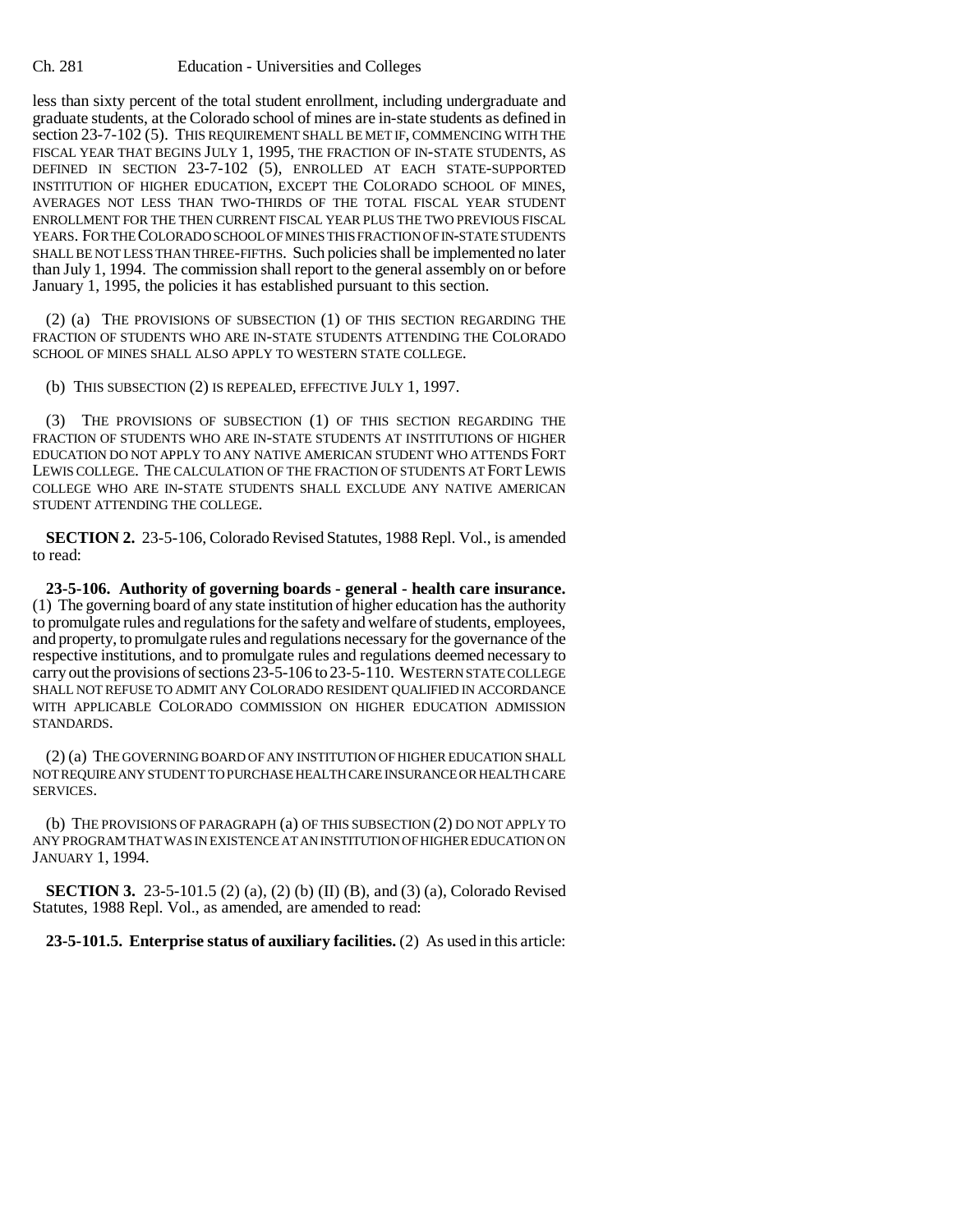(a) "Auxiliary facility" means any student or faculty housing facility, student or faculty dining facility, recreational facility, student activities facility, child care facility, continuing education facility or activity, intercollegiate athletic facility or activity, health facility, college store, or student or faculty parking facility or any similar facility or activity which has been historically managed, and was accounted for in institutional financial statements prepared for fiscal year 1991-92, as a self-supporting facility or activity, INCLUDING ANY ADDITIONS TO AND ANY EXTENSIONS OR REPLACEMENTS OF ANY SUCH FACILITY ON ANY CAMPUS UNDER THE CONTROL OF THE GOVERNING BOARD MANAGING SUCH FACILITY;

(b) (II) "Grant" does not include:

(B) Any revenues resulting from rates, fees, assessments, or other charges imposed by an auxiliary facility for the provision of goods or services by such auxiliary facility, INCLUDING FEES PAID TO THE AUXILIARY FACILITY FOR INTERNAL SERVICES PROVIDED TO THE INSTITUTION OF HIGHER EDUCATION WITH WHICH THE AUXILIARY FACILITY IS ASSOCIATED;

(3) (a) The governing body of an institution of higher education or the board of directors of the Auraria higher education center may, by resolution, designate any auxiliary facility or group of auxiliary facilities with similar functions managed by such governing body or board of directors, as applicable, as an enterprise so long as such auxiliary facility or group of auxiliary facilities meets the requirements for an enterprise as stated in subsection (1) of this section. THE DESIGNATION OF A GROUP OF AUXILIARY FACILITIES WITH SIMILAR FUNCTIONS MAY INCLUDE AUXILIARY FACILITIES THAT ARE LOCATED AT ONE OR MORE CAMPUSES OR INSTITUTIONS UNDER THE JURISDICTION OF THE GOVERNING BODY OR BOARD OF DIRECTORS. All designations shall expire at 11:59 p.m. on June 30 of the year following their adoption unless the general assembly, by bill, acts to postpone the expiration of a specific designation. The postponement of the expiration of a designation shall not constitute legislative approval of the designation nor be admissible in any court as evidence of legislative intent. The postponement of the expiration date of a specific designation shall not prohibit any action by the general assembly pursuant to the provisions of paragraph (b) of this subsection (3) with respect to such designation.

**SECTION 4.** 23-5-102 (2), Colorado Revised Statutes, 1988 Repl. Vol., as amended, is amended to read:

**23-5-102. Funding for auxiliary facilities - loans - bonds.** (2) The governing body of any institution of higher education by resolution may issue revenue bonds on behalf of any auxiliary facility or group of auxiliary facilities managed by such governing body for the purpose of obtaining funds for constructing, otherwise acquiring, equipping, or operating such auxiliary facility or group of auxiliary facilities. Any bonds issued on behalf of any auxiliary facility or group of auxiliary facilities, other than housing facilities, dining facilities, recreational facilities, health facilities, parking facilities,  $\sigma$  research facilities which are funded from a revolving fund, OR DESIGNATED ENTERPRISE AUXILIARY FACILITIES LISTED IN SECTION 23-5-101.5 (4), may be issued only after approval by both houses of the general assembly either by bill or by joint resolution and after approval by the governor in accordance with section 39 of article V of the state constitution. Bonds issued pursuant to this subsection (2) shall be payable only from revenues generated by the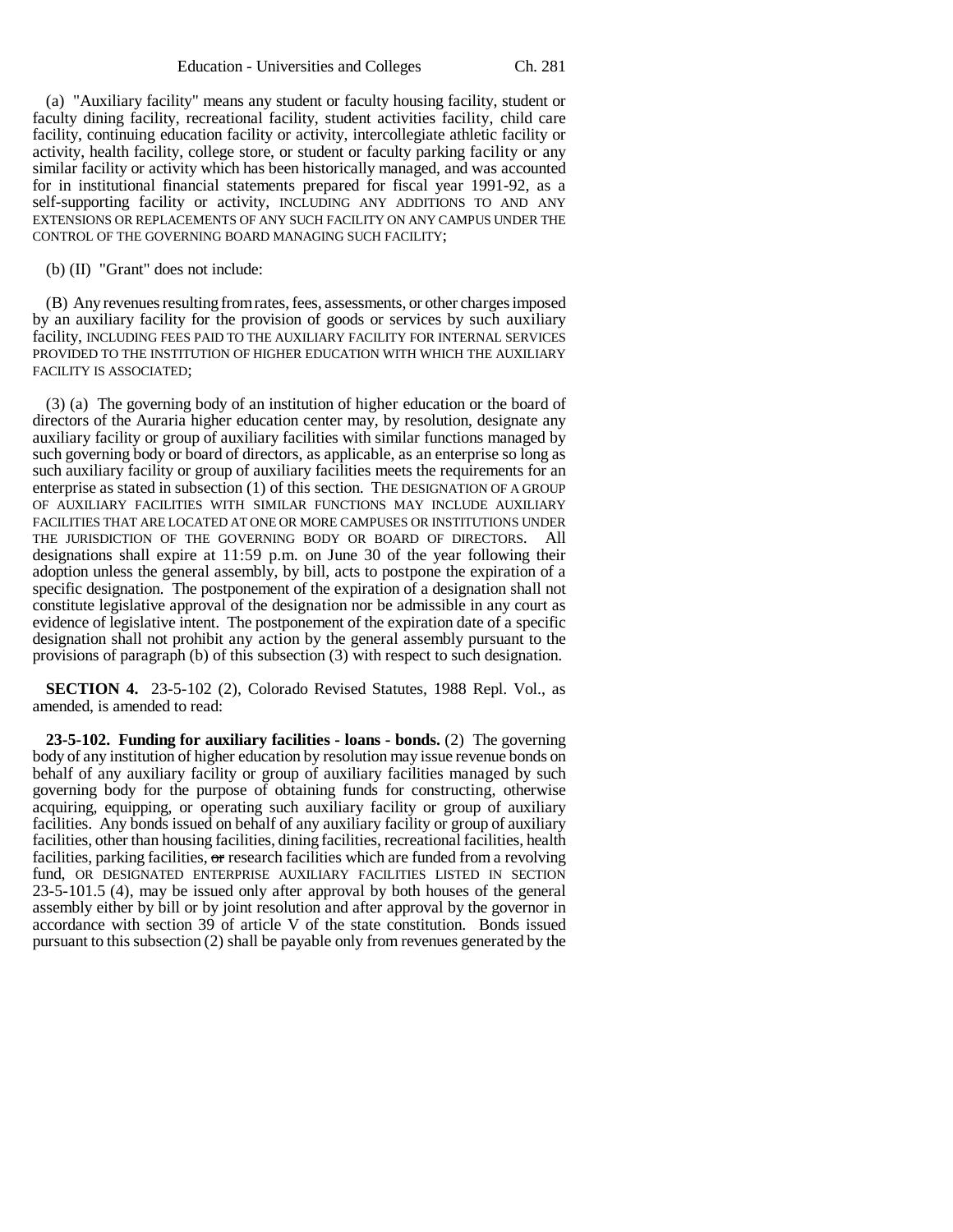auxiliary facility or group of auxiliary facilities on behalf of which such bonds are issued; EXCEPT THAT REVENUES GENERATED BY A DESIGNATED ENTERPRISE AUXILIARY FACILITY THAT IS ASSOCIATED WITH THE UNIVERSITY OF COLORADO MAY BE PLEDGED FOR THE REPAYMENT OF BONDS ISSUED BY ANOTHER DESIGNATED ENTERPRISE AUXILIARY FACILITY WHICH IS NOT PART OF THE SAME ENTERPRISE. Such bonds shall be issued in accordance with the provisions of section 23-5-103 (2). The termination, rescission, or expiration of the enterprise designation of any auxiliary facility or group of auxiliary facilities pursuant to section 23-5-101.5 (3) shall not adversely affect the validity of or security for any revenue bonds issued on behalf of such auxiliary facility or group of auxiliary facilities.

**SECTION 5.** Article 20 of title 23, Colorado Revised Statutes, 1988 Repl. Vol., as amended, is amended BY THE ADDITION OF A NEW SECTION to read:

**23-20-129.5. Enterprise auxiliary facility bonds.** (1) THE BOARD OF REGENTS SHALL ESTABLISH POLICIES AND PROCEDURES TO DETERMINE AND MONITOR THE ABILITY OF THE UNIVERSITY OF COLORADO:

(a) TO PAY PRINCIPAL, INTEREST, AND ANY OTHER COSTS DUE IN CONNECTION WITH ANY REVENUE BONDS ISSUED PURSUANT TO SECTION 23-5-102;

(b) TO ESTABLISH AND MAINTAIN THE NECESSARY RESERVES REQUIRED TO PAY THE PRINCIPAL, INTEREST, AND OTHER COSTS DUE IN CONNECTION WITH ANY REVENUE BONDS ISSUED PURSUANT TO SECTION 23-5-102;

(c) TO PAY COSTS OF OPERATION AND MAINTENANCE OF THE AUXILIARY FACILITY OR GROUP OF AUXILIARY FACILITIES ON BEHALF OF WHICH REVENUE BONDS ARE ISSUED PURSUANT TO SECTION 23-5-102; AND

(d) TO SATISFY ALL COVENANTS AND AGREEMENTS SET FORTH IN ANY RESOLUTION, INDENTURE, OR OTHER DOCUMENT AUTHORIZING OR EXECUTED IN CONNECTION WITH THE ISSUANCE OF REVENUE BONDS PURSUANT TO SECTION 23-5-102.

(2) THE POLICIES AND PROCEDURES ADOPTED PURSUANT TO SUBSECTION (1) OF THIS SECTION SHALL INCLUDE, BUT NEED NOT BE LIMITED TO, THE FOLLOWING REQUIREMENTS:

(a) THAT, UPON ISSUANCE OF REVENUE BONDS PURSUANT TO SECTION 23-5-102, THE UNIVERSITY SHALL IDENTIFY THE PRIMARY REVENUE SOURCES FOR PAYMENT OF PRINCIPAL AND INTEREST ON THE BONDS FROM AMONG THOSE REVENUES AND OTHER MONEYS PLEDGED FOR PAYMENT OF PRINCIPAL AND INTEREST ON THE REVENUE BONDS;

(b) THAT, UPON ISSUANCE OF REVENUE BONDS PURSUANT TO SECTION 23-5-102, THE UNIVERSITY SHALL PERFORM A FINANCIAL ANALYSIS, BASED UPON ASSUMPTIONS APPROVED BY THE BOARD OF REGENTS AND THE STATE AUDITOR, THAT DEMONSTRATES THAT REVENUES EXPECTED TO BE ANNUALLY AVAILABLE FROM THE SOURCES IDENTIFIED UNDER PARAGRAPH (a) OF THIS SUBSECTION (2) WILL BE SUFFICIENT TO PAY AT LEAST ONE HUNDRED TWENTY-FIVE PERCENT OF THE ANNUAL PRINCIPAL AND INTEREST ON THE REVENUE BONDS;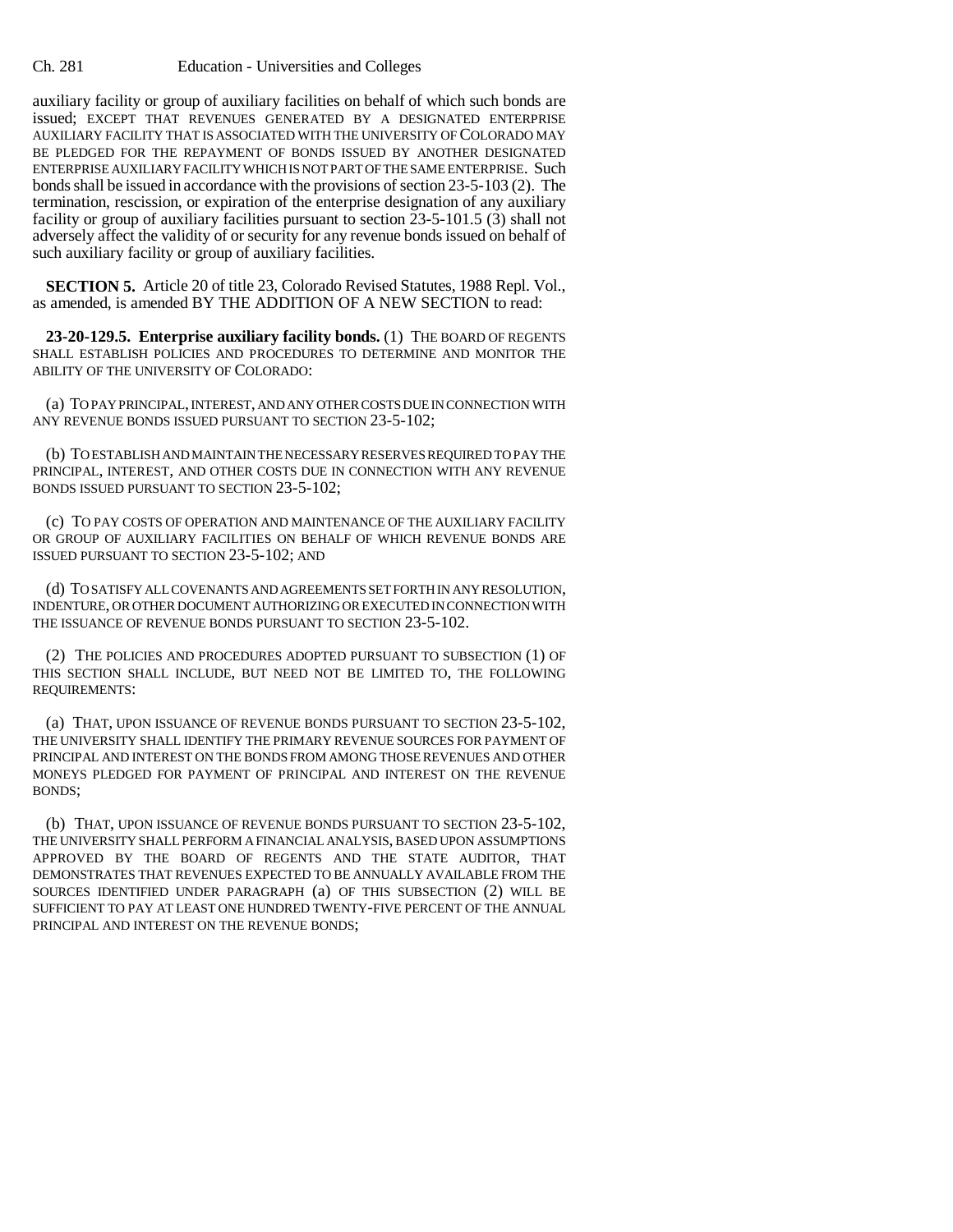(c) THAT THE UNIVERSITY SHALL ANNUALLY REVIEW THE REVENUE SOURCES IDENTIFIED UNDER PARAGRAPH (a) OF THIS SUBSECTION (2) TO DETERMINE IF THE FINANCIAL ANALYSIS REQUIRED IN PARAGRAPH (b) OF THIS SUBSECTION (2) SHOWS SUFFICIENT REVENUES FOR PAYMENT OF PRINCIPAL AND INTEREST ON THE REVENUE BONDS AND, IF THE REVENUES ARE NOT SUFFICIENT, TAKE SUCH ACTION AS THE BOARD OF REGENTS AND THE STATE AUDITOR SHALL REQUIRE TO ASSURE THAT ADEQUATE REVENUES ARE AVAILABLE TO PAY THE PRINCIPAL AND INTEREST ON THE REVENUE BONDS;

(d) THAT THE MAXIMUM ANNUAL DEBT SERVICE ON ALL REVENUE BONDS ISSUED PURSUANT TO SECTION 23-5-102 OUTSTANDING AT ANY TIME FOR THE UNIVERSITY SHALL NOT EXCEED TEN PERCENT OF THE UNIVERSITY'S UNRESTRICTED CURRENT FUND EXPENDITURES PLUS MANDATORY TRANSFERS;

(e) THAT THE UNIVERSITY SHALL ESTABLISH AND MAINTAIN SUCH DEBT SERVICE RESERVES AND SUCH RESERVES FOR REPAIR AND REPLACEMENT OF ANY AUXILIARY FACILITY OR GROUP OF AUXILIARY FACILITIES ON BEHALF OF WHICH REVENUE BONDS ARE ISSUED PURSUANT TO SECTION 23-5-102 AND AS MAY BE REQUIRED BY THE TERMS OF THE RESOLUTION, INDENTURE, OR OTHER DOCUMENT AUTHORIZING OR EXECUTED IN CONNECTION WITH THE ISSUANCE OF THE REVENUE BONDS AND SUBJECT TO REVIEW AND APPROVAL BY THE STATE AUDITOR; AND

(f) THAT THE UNIVERSITY SHALL ANNUALLY REPORT TO THE STATE AUDITOR REGARDING COMPLIANCE WITH THE REQUIREMENTS SPECIFIED IN THIS SUBSECTION (2) AND ANY ADDITIONAL REQUIREMENTS THAT MAY BE IMPOSED BY THE BOARD OF REGENTS.

(3) THE POLICIES AND PROCEDURES REQUIRED UNDER THIS SECTION SHALL BE ESTABLISHED NO LATER THAN JANUARY 1, 1995, AND SHALL APPLY TO ANY REVENUE BONDS ISSUED PURSUANT TO SECTION 23-5-102 ON OR AFTER SUCH DATE.

**SECTION 6.** 23-5-103 (1), Colorado Revised Statutes, 1988 Repl. Vol., as amended, is amended to read:

**23-5-103. Pledge of income.** (1) The governing board of any one or more state educational institutions, including, but not limited to, the colleges under the control and operation of the trustees of the state colleges in Colorado, which enters into such a contract for the advancement of moneys is authorized, in connection with or as a part of such contract, to pledge the net income derived or to be derived from such land or facilities so constructed, acquired, and equipped as security for the repayment of the moneys advanced therefor, together with interest thereon, and for the establishment and maintenance of reserves in connection therewith; and, for the same purpose, any such governing board is also authorized to pledge the net income derived or to be derived from other auxiliary facilities which are not individually designated as enterprises and which are not acquired and not to be acquired with moneys appropriated to the institution by the state of Colorado, and to pledge the net income, fees, and revenues derived from such sources, if unpledged, or, if pledged, the net income, fees, and revenues currently in excess of the amount required to meet principal, interest, and reserve requirements in connection with outstanding obligations to which such net income, fees, and revenues have theretofore been pledged. IF THE CONTRACT FOR THE ADVANCEMENT OF MONEYS IS ENTERED INTO BY